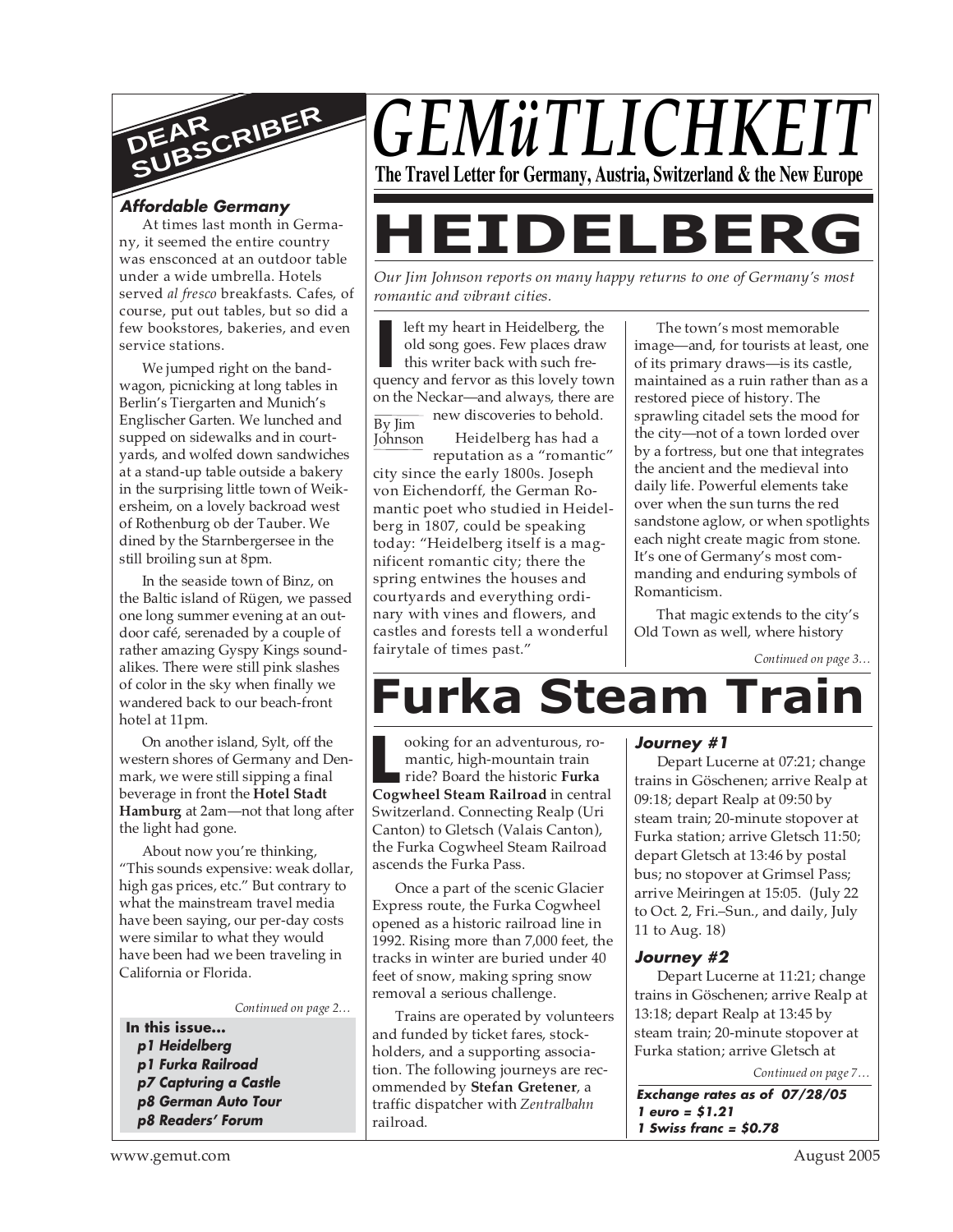#### *DEAR SUBSCRIBER Continued from page 1*

You see, the likes of *Condé Nast* and *Travel & Leisure* think Europe consists only of Paris, London, Rome, Florence, the South of France, and Tuscany. And though there are good values to be had in these wonderful places, overall they are more expensive than Germany. I have seen touted as bargains, \$300 per-night rooms in three-star hotels in London and Rome. Instead of suggesting less expensive options in western Europe, such as Austria's Burgenland or Germany's Bavarian Forest, the travel press's current dollar-saving advice is to head east to Poland, Croatia, Slovakia, and Hungary. While these are worthy destinations, the majority of Europe-bound vacationers still prefer the more developed tourism infrastructure and better service found in the West.

Even Germany's major cities won't ravage the careful traveler's bank balance. Take Berlin, for example. There is a glut of hotel rooms in this surging city of cutting-edge art and architecture, and the most varied cuisine in Germany. As a result, prices have been driven down. Our favorite headquarters, the **Hotel Art Nouveau**, in the highly desirable Savignyplatz district, offers subscribers double rooms starting at €100. Even well known four- and five-star properties like **Hilton**, **Swissotel**, and **Intercontinental,** are rolling out bar-

site: www.gemut.com. Subscriptions are \$67 per year for 10 issues. While every effort is made to provide correct information, the publishers can make

> *POSTMASTER: SEND ADDRESS CHANGES TO:* Gemütlichkeit, 288 Ridge Road., Ashland OR 97520

gains ranging from €80 to €130 per night. And check the **Venere** booking engine at our website (www.gemut .com) to find a long list of Berlin hotels under €100.

We also found affordable—and good—food. Swissotel's swanky **Restaurant 44** offers a daily fixed-price lunch of €15 or €21 for two or three artfully prepared courses. Then there is **Rogacki**, the 77-year-old market with the stand-up counter, where some of Germany's freshest seafood is prepared virtually under your nose. Six oysters and an ample beaker of chilled white wine are €5.75. A plate of steaming mussels is  $\text{\textsterling}4.65$ .

You already know about the special "Gemütlichkeit-subscribers-only" €85 per night price at Munich's centrally-located **Hotel Acanthus**. We were there two nights. A dinner of *Cordon Bleu* and *Schnitzel 'Wiener Art,'* preceded by fresh mixed salads, and accompanied by three half-liters of Hacker-Pschorr *Helles* (guess who had two) at nearby, family-run **Der Tannenbaum**, set us back €27.

In the sleepy village of Niederstetten, between Rothenburg and Bad Mergengtheim, the **Hotel Krone** charged €82 for a fine double room with breakfast, and one of the best dinners of the trip—salad, main course, dessert—was €44 for two persons, not including beverages.

A top-level dining experience at **Zimmermann's Lübecker Hanse**, on a narrow lane in Lübeck's *Altstadt*

cost €82 for two, including wine.

We spent our last night near the Frankfurt Airport in Langen at the **Hotel Dreieich** and paid €70 for a two-room suite. Dinner at adjoining **Restaurant Sortino's**, where pasta dishes start at €5.70 and main courses range from €12 to €17, was a pleasant surprise.

I know I've said this many times before, but it bears repeating; the number one resource for the independent auto traveler in Germany (it's even worth the money for rail travelers) is the *Michelin Red Guide*. For first-rate accommodations at under €100, rely on its Bib Hotels. For outstanding food at affordable prices, forget the starred restaurants and look for Michelin's Bib Gourmand symbol.

*Continued on page 8…* Despite the hullabaloo about travel in Europe being prohibitively expensive, Germany can be done *comfortably* for \$75 to \$100 per night (dou-

#### **Using Gemütlichkeit**

• Hotel prices listed are for one night. Discounts are often available for longer stays.

• All hotel prices include breakfast unless otherwise noted.

• Local European telephone area codes carry the "0" required for in-country dialing. To phone establishments from outside the country, such as from the USA, do not dial the first "0".

#### **Logging on to Our Website**

Back issues in text format from January 1993, except for the most recent 12, are available free to subscribers only at www.gemut.com (click on "Members"). To access the issues, enter the user name and password published in this space each month. The new codes are:

User Name: **gust** Password: **0728**

| Vol. 19, No. 7 $GEM\ddot{u}TLICHKEIT$                                                          |                                                                                                                                                                                                                            | <b>HOTEL RESTAURANT RATING KEY</b>                                 |                                         |                                                             |                                        |
|------------------------------------------------------------------------------------------------|----------------------------------------------------------------------------------------------------------------------------------------------------------------------------------------------------------------------------|--------------------------------------------------------------------|-----------------------------------------|-------------------------------------------------------------|----------------------------------------|
| August 2005                                                                                    | The Travel Letter for Germany, Austria, Switzerland & the New Europe                                                                                                                                                       | <b>Rating Scale</b><br>Excellent                                   | <b>Scale</b><br>$16 - 20$               | <b>Restaurant Criteria</b><br>Food                          | 65%                                    |
| <b>Publishers:</b><br><b>Executive Editor:</b><br><b>Senior Writer:</b><br><b>Contributor:</b> | Robert H. & Elizabeth S. Bestor<br>Nikki Goth Itoi<br>Jim Johnson<br><b>Mark Honan</b>                                                                                                                                     | Above Average<br>Average<br>Adequate<br>Unacceptable               | $12 - 15$<br>$8 - 11$<br>4 - 7<br>0 - 3 | Service<br>Atmosphere                                       | 20%<br>15%                             |
| <b>Consulting Editor:</b><br><b>Online Services:</b><br><b>Subscriber Travel Services:</b>     | <b>Thomas P. Bestor</b><br><b>Kurt Steffans</b><br><b>Andy Bestor, Laura Riedel</b>                                                                                                                                        | <b>Hotel Rating Criteria</b><br>People/Service<br>Location/Setting | 30%<br>15%                              | Value Rating<br><b>Outstanding Value</b><br>Very Good Value | <b>Scale</b><br>$17 - 20$<br>$12 - 16$ |
|                                                                                                | Gemütlichkeit (ISSN 10431756) is published 10 times each year by UpCountry<br>Publishing, 288 Ridge Road, Ashland OR 97520. TOLL FREE: 1-800/521-<br>6722 or 541/488-8462, fax: 541/488-8468, e-mail travel@gemut.com. Web | Guestrooms<br>Public rooms<br>Facilities/Restaurant                | 30%<br>5%<br>20%                        | Average Value<br><b>Below Average Value</b><br>A Rip-Off    | $9 - 11$<br>$5 - 8$<br>- 4             |

#### **Special @Designation**

By virtue of location, decor, charm, warmth of management, or combination thereof, an especially pleasant establishment.

no guarantees regarding accuracy.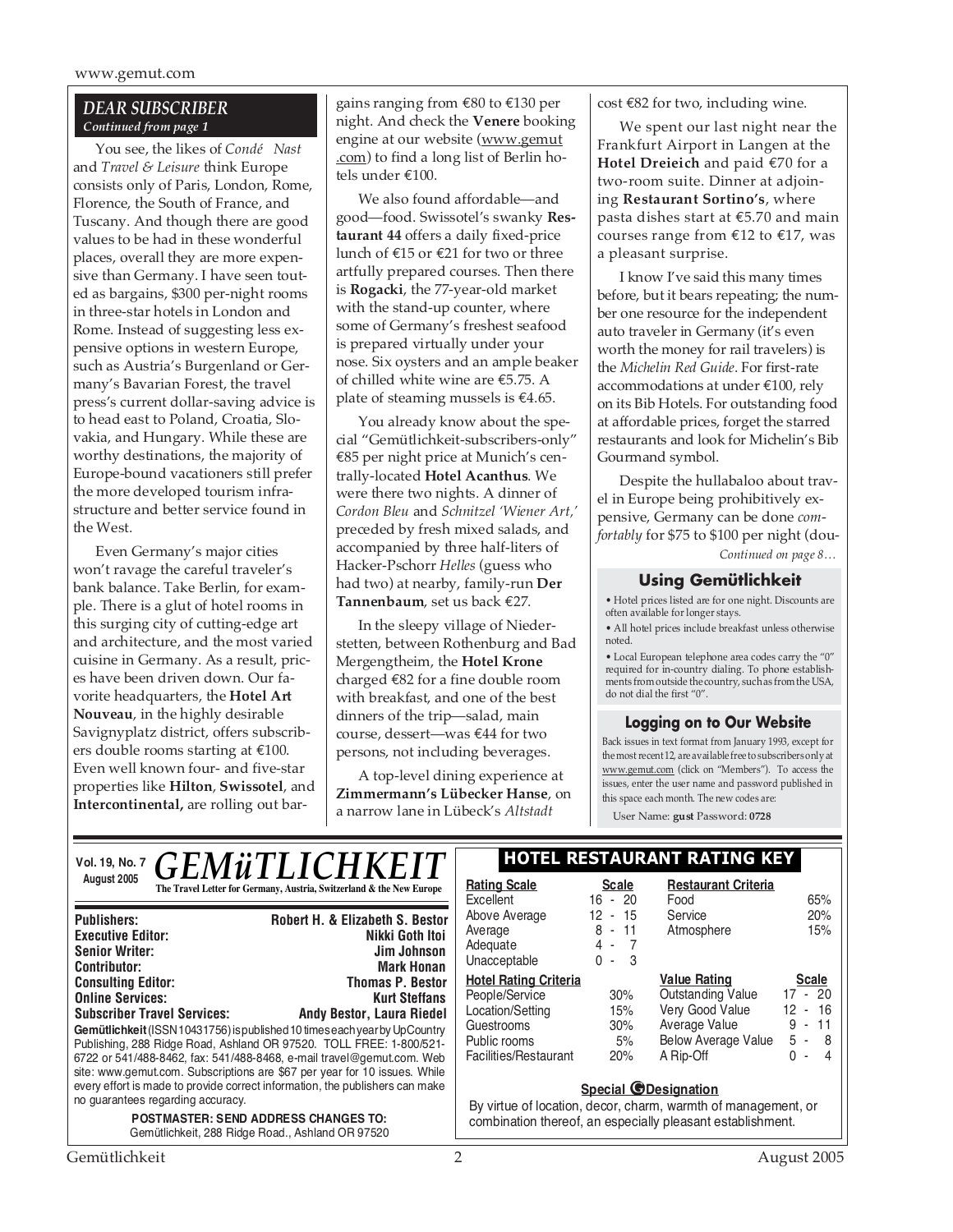#### *HEIDELBERG Continued from page 1*

and tradition live on with reminders on every block and along each narrow alleyway. The hilly and wooded surroundings and the tranquil waters of the Neckar River, just 10 miles (18 km) short of the Rhine, draw in the power of nature to add even more life to the town.

The city's vibrant student life (about 20 percent of its 135,000 residents are students) generates a sense of whimsy and playfulness in the city's streets and in its citizens. Life is youthful in Heidelberg. Its age-old student pubs attract young people from four generations, as 90-yearolds sing along to old fraternity songs and local hymns.

The best time to visit Heidelberg is when the tourist throngs (about 3.5 million during the last year) are gone—or diminished and the university is in session. The students bring a sense of vitality and tradition to a city that often seems a tad commercial.

Visitors who judge the city by its T-shirt and souvenir shops, are seeing it only at its most superficial level. Heidelberg is much more than the sum of its attractions; it's the overall atmosphere. Open your minds, put on your walking shoes and explore.

## **Getting started**

Excellent signage guides visitors on a walking tour of the Old Town. The signs show not just maps but also explain—in German and English —the history and significance of the location.

The **Hauptstrasse** (Main Street), Germany's longest pedestrian street, leads to the **Old University,** popular with tourists more for its **Student Prison** (Augustinergasse 2) than for its architecture and history. From 1778 to 1914, minor transgressions disturbing the peace, excessive drinking, rudeness to school officials landed students in jail from a few days to several weeks, during which time students attended classes. Imprisonment, at least once, was seen as

## . **Population:** 135,000 **Heidelberg Basics**

**Elevation:** 1,430 feet (437.8 meters)

**Tourist Information:** Heidelberg Convention and Visitors Bureau, Ziegelhäuser Landstrasse 3,D-69120, Heidelberg, tel. +49/6221/14 220, fax 14 22 22, e-mail info@cvb-heidelberg.de, Web www.cvbheidelberg.de. Also, kiosk at Hauptbahnhof.

**Nearest Airport:** Frankfurt (53 miles/86 km; frequent rail and shuttle bus connections to Heidelberg)

#### **Driving Distances:**

| Berlin    | 392 miles 627 km |  |
|-----------|------------------|--|
| Mannheim  | 13 miles 20 km   |  |
| Cologne   | 156 miles 251 km |  |
| Munich    | 205 miles 332 km |  |
| Stuttgart | 74 miles 120 km  |  |
| Trier     | 123 miles 199 km |  |

**Rail Travel:** Many long-distance trains stop in Heidelberg, and connections through Mannheim offer even more choices.

**Best Bets:** Heidelberg Card (www.heidelbergcard.de) offers discounts at shops, restaurants and tours; free or discounted admission to many attractions; and free public transportation within the city. From €14 per person for two days.

*Heidelberg Magazine* includes a planning guide with comprehensive information,  $\widetilde{\epsilon}1$ 

**Guided Tours:** Walking tours in English, April-Oct. on Fridays and Saturdays at 10:30am. (€7 adults, €5 seniors and students).

**Bus Tours:** In English and German, April–October, Thursdays and Fridays at 2:30pm, Saturdays at 10:30am and 2:30pm; from November–March on Saturdays at 2:30pm (€14 adults, €10 seniors and students).

**Boat Rides:** Boat rides include short excursions around Heidelberg and farther up the Neckar to the "Romantic Four:" Rhein-Neckar-Fahrgastschifffahrt, tel. +49/6221/201 81, fax +40/6221/202 11, www.rnf-schifffahrt.de). Or tour on the new solar-powered ship Neckar Sun: (www.HDSolarSchiff.com).

#### **Major Events:**

Heidelberg Castle Festival: Late June to early August

Castle illumination and fireworks: First Saturday in June, July, and September

Heidelberger Herbst (Fall Festival): September 24, 2005

Heidelberg Christmas Market: November 23 – December 22, 2005

a mark of honor. Student sketches, paintings, and graffiti offer a glimpse into their lives and humor.

At the other end of the Hauptstrasse is the **Market Square** and the Late Gothic **Church of the Holy Spirit,** built in the 15th and 16th centuries. Facing it is the **Zum Ritter Sankt Georg** (Knight St. George), with its vibrant Renaissance facade. It is one of few buildings to survive the 17th century and, except for the castle, may be Heidelberg's most magnificent structure.

Enter the *Jugendstil* (art nouveau) **University Library** and view one of the city's less-seen treasures, an extensive manuscript collection dating to the Middle Ages. Across the street is the 12th-century **St. Peter's Church.**

Escape the throngs and find compelling shops and less-visited restaurants on the many side streets, like the **Untere Gasse,** with its funky boutiques and bistros. Tourists don't seem to have found the **Weinstube Café Burkhardt** (27 Untere Gasse), with two small, quiet rooms and a peaceful inner courtyard. The fare is mildly exotic—vegetable risotto with pesto, couscous with lamb and vegetables, and chicken breast with carrot-ginger vegetables and basmati rice—and comes in at less than €10.

Head to the **Steingasse** for a concentrated collection of cafés and pubs like the **Brauhaus Vetter** (11 Steingasse), **Casa del Caffe** (8 Steingasse), and **Sylvia Bar** (13 Steingasse). Slip into the hidden courtyard behind Steingasse 9 with its half-timber gallery.

#### **Funicular**

After two years of renovations, the **Bergbahnen** (Funicular) reopened on March 23. The first stop is the castle—also reached on foot via several routes, including one with signs that alert walkers of the 133 steps that lie ahead. Painted numbers on the steps tell breathless climbers how many steps they've ascended.

While many visitors leave the funicular at the castle, much more lies ahead. Buy a roundtrip ticket to the top, the **Königstuhl**. Transfer at the next stop, the Molkenkur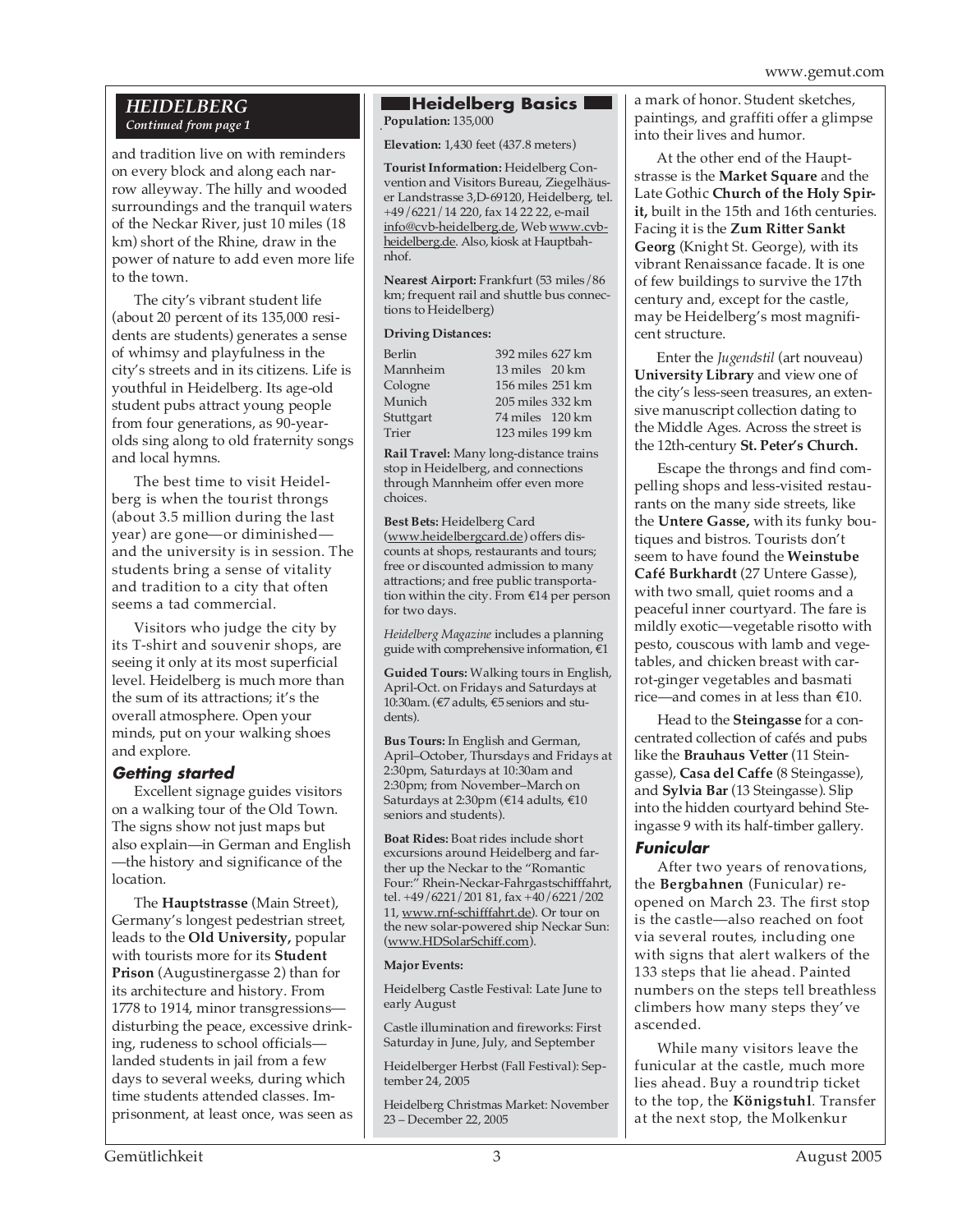#### www.gemut.com

station, to the historic and fully restored original 1907 wooden cars of the **Königstuhl Bahn.** The ride is a bit bumpier and the quarters a bit tighter, but this train has character as it pulls up grades ranging from 28 percent to 43 percent.

The view to the Neckar Valley stretches brilliantly, and the Castle and town take on almost toy-like qualities. Across the way, the trails of the **Philosophenweg** (Philosopher's Walk) zigzag across the southern slopes of the Michelsberg and Heiligenberg.

At the top station, signs announce that travelers are now 549.8 meters (1804 feet) above sea level. (The city itself is at 437.8 meters or 1,430 feet about sea level.)

Here, in the *Heidelberger Stadtwald*, the name "city forest" is an oxymoron, because there's nothing in this evergreen forest that hints of a city just below and out of sight. The only sounds are the cries of birds and the occasional tolling of bells carried on a perpetual wind.

#### **To the castle**

Return by rail just as far as the Molkenkur. Take the footpath and imagine yourself a 17th-century Swedish invader approaching the castle grounds from above. Through breaks in the forest, the castle ruins slowly take shape. Within the walls, the terraced gardens ramble like a stacked wedding cake gone creatively awry with stairs, tunnels, ramps, and pathways connecting them in a baroque game of hooks and ladders.

The upper terrace, to the far right facing the river, stretches as wide and long as three footfall fields. The southeast corner offers Heidelberg's best view of the *Altstadt* and river framed by the castle ruins.

The inner courtyards are worth the  $\epsilon$ 3 ( $\epsilon$ 1.50 seniors and students) admission and yield an even better view of nearly 400 years of construction (and destruction, thanks to the Thirty Years War and lightning) in styles from Gothic to High Renaissance. Entrance also includes visits to the **Great Vat** (the largest wine barrel in the world) and the **German Phar-**

**macy Museum**. For an additional €3.50 (€1.70 seniors and students), take a guided tour for an even better understanding of the castle's history as well as the significance of architectural styles both inside and outside. (It's a veritable stone textbook.) A less expensive and more independent option is to take an audio tour. Pick up a player and headset at primary entrances.

On your way down, resist a smile as you hear less enlightened visitors groan, "129, 130, 131…"

#### **Across the river**

More delights lie across the river. Head over the **Alte Brücke** (Old Bridge) from the *Altstadt* and follow signs to the **Philosophenweg**, a wooded path that winds up the hillside of the Michelsberg and the Heiligenberg above it. Walk through a stand of 19th-century villas to the quiet woods where Heidelberg's philosophers, poets, and scholars once walked, talked, and gained inspiration.

From the Old Bridge, take a 10 minute walk downstream to **Neuenheim** (you can also drive or take the #34 bus from the Hauptbahnhof). It's a once-medieval, sometimes-chic, always-charming quarter with abundant character and few tourists. Bistros, cafés, boutiques, and shops abound, including some of Heidelberg's more exclusive restaurants and stores. Neuenheim's market (on Wednesdays and Saturdays from 7am to 1pm) is bigger than the one in the *Altstadt* and more authentic. During off hours, kids play ball and older residents play chess in the shadow of the 12th-century tower of the **Market Church.**

Stop at the **Bar d'Aix en Provence** (Bergstrasse 1, tel. +49/6221/41 98 95), a cozy tapas bar with tasty nibbles like Spanish pistachios, plums wrapped in bacon, dried tomatoes and Catalonian sausage, and green olives filled with anchovies, or a mixed cheese platter with baguette. In the equally intimate surroundings of **Le Coq Bistro and Restaurant** (Brückenstrasse 17, tel. +49/6221/ 411133), enjoy more substantial upscale fare like gnocchi filled with

mushroom cream, Argentinean steak in port wine sauce, and duck breast in orange sauce (reservations suggested on weekends).

Just past Neuenheim, **Handschuhsheim** is the oldest part of Heidelberg (dating from 765)—and a rustic surprise. Barely 10 minutes from the hectic downtown (take the #3 tram), this former village lies between sprawling vineyards and the wooded slopes of the Heiligenberg. Its treelined, cobblestoned streets lead past the **Tiefburg,** a moated castle built during the early Middle Ages, and the Romanesque **St. Vitus Church**, built in part during the 11th century over 8th-century ruins.

Don't miss its extensive 16thcentury frescoes. If thirst or hunger intervene, stop at the relaxed **Gilberts Goldener Adler** (see Food section page 6) or, for more upscale fare, at the 300-year-old **Gasthof Lamm** (Pfarrgasse 3, +49/6221/479 30), where you have your choice of historic inner rooms or the outdoor beer garden and courtyard. Handschuhsheim is a hidden gem.

#### **The Romantic Four**

Upstream along the Neckar, the four significantly intact medieval towns of **Neckargemünd, Neckarsteinach, Eberbach,** and **Hirschhorn**—dubbed "The Romantic Four"—are well worth a day's exploration by boat, bike, train, or car. Each, in fact, is worth a stay.

In Neckargemünd, a 45-minute stroll around town reveals excellent examples of half-timber homes, especially in the narrow Kleppergasse alley that trails along the remnants of the 14th-century town wall. Quiet dining at **Gasthaus zur weissen Rose** (Bahnhofstrasse 46, tel. +49/6233/23 10) features regional cuisine with a focus on fish. Part of Neckargemünd, the former fortress town of **Dilsberg** perches on a nearby hilltop at a bend in the Neckar. Much of the castle dates from the 12th century, and it's a step back in time to walk the narrow streets.

The 90 steps up the castle tower yield a commanding view across the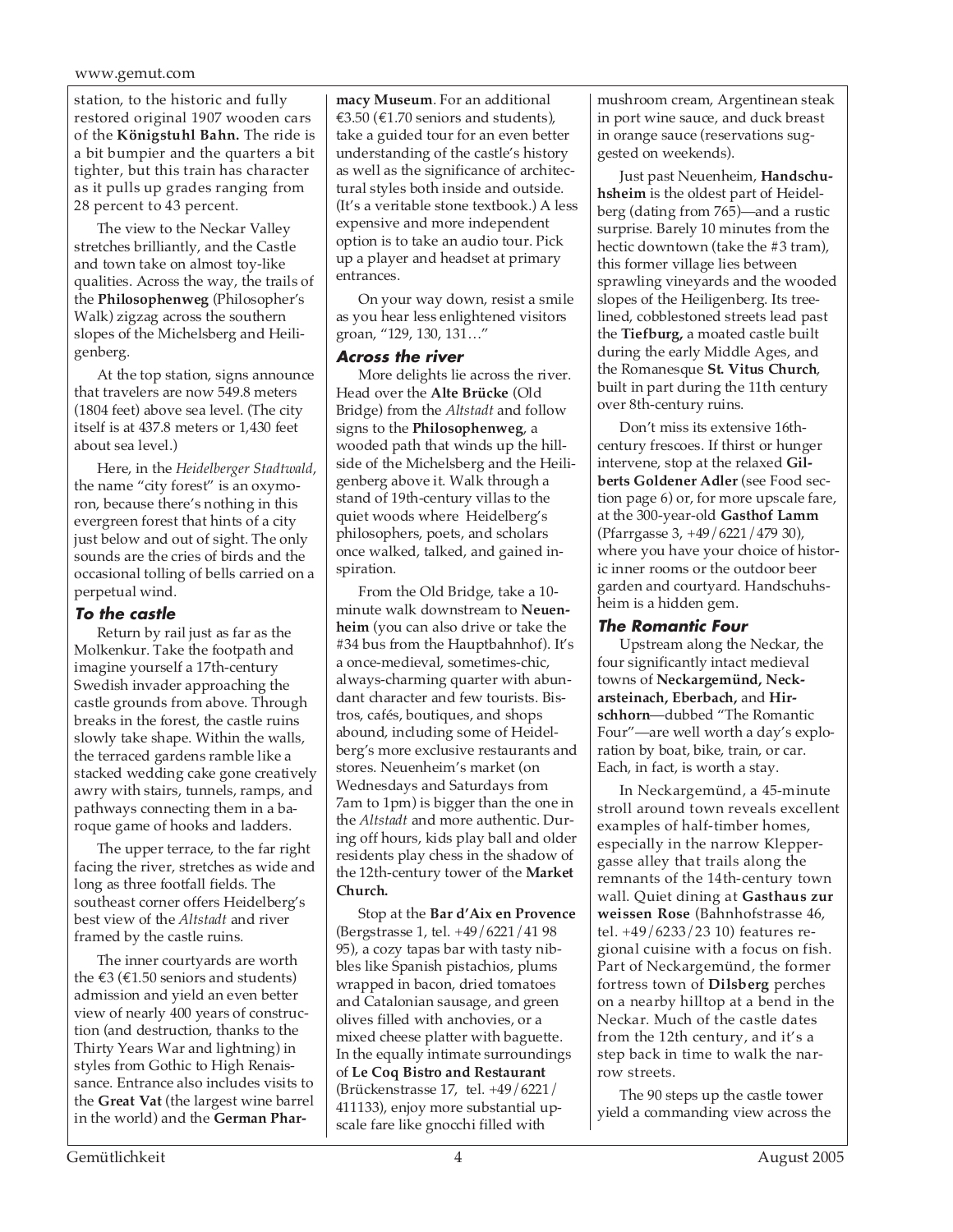Neckar to the four castles of **Neckarsteinach**. Two of them are ruins and open for exploration. Climb the tower of the ivy-draped **Hinterburg Fortress**, and look down at a stone blueprint of the ruined foundation. Across the way, you can view Dilsberg from a different perspective.

**Eberbach** still has its original form with its four corner towers and extensive medieval center. Thanks to its long history as a spa town, it also has an excellent variety of fine shops, hotels and restaurants. The **Hotel Krone-Post** (tel. +49/6271/20 13) is almost worth a separate side trip with rustic elegance and creative cuisine.

In **Hirschhorn,** half-timber homes stand flush against and over the medieval town walls. Walk along the Hauptstrasse, where tiny alleys stray toward the Neckar. Pass through the town gate, built into the **Market Church**, and climb the winding Klostergasse alley to the 15th-century monastery and, above it, the medieval **Hirschhorn Fortress**, now a hotel and restaurant.

# **LODGING**

#### Hotel Hirschgasse

The Hirschgasse has been widely acclaimed by journalists and guests, and with good reason. At least 530 years old, it's one of Germany's most historic inns, and the 19th-century character of its public rooms continues to charm.

It was during the 19th century (and well into the 20th) that Heidelberg's fraternities held illegal (technically) sword duels here—as many as 1,000 per semester. Mark Twain described the events in *A Tramp Abroad* (something about dogs running off with ears), and frequent spectator Bismarck carved his initials in one of the tables in what is now the **Mensurstube** restaurant, a room dominated by dueling memorabilia. (The more formal and intimate **Le Gourmet** is in the next room).

Upstairs, 20 elegant Laura Ashley suites spoil guests with leather couches and love seats, plush carpeting and draperies. Each room has a name—and guests' names are written in script at each door. There are vast bathrooms and living areas, and the furniture is personally selected by Allison Kraft, who runs the inn with her husband and second-generation owner, Ernst. Together, they have thought of every detail, and the service is impeccable.

**Daily Rates:** Singles €150–195, deluxe suites €195–245, salon suites €245–395. Breakfast €15. **Contact:** Hotel Hirschgasse, Hir-

schgasse 3, Heidelberg, tel. +49/ 6221/454 0, fax 454 11, e-mail info@hirschgasse.de, Web www.hirschgasse.de. Proprietors: Ernst and Allison Kraft. **Rating:** QUALITY 18/20, VALUE 15/20

#### Hotel am Schloss

As a rule, the top floor of a parking garage isn't prime hotel real estate, especially in historic town centers, but the Hotel am Schloss in Heidelberg, at the base station of the Funicular, is a notable exception. Once a guest steps off the elevator to the seventh floor, images of oil stains and parallel parking fade. With barely a dozen rooms, the hotel gives the feeling of a private, if not exclusive, club. The atmosphere is cordial, with an enthusiastic and eager service team.

Rooms are generous in size, clean, and modern. Ask for one overlooking the courtyard, where the view crosses a rooftop garden straight to the stark, red sandstone ruins of the Castle. Number 3 is a good bet, with ample space to work or spread out on a wall-length desk overlooking the castle.

**Daily Rates:** Singles €77–113, doubles €99–154

**Contact:** Hotel Am Schloss, Zwingerstrasse 20, D-69117 Heidelberg, tel. +49/6221/14 17 0, fax 14 17 37. **Ratings** QUALITY 14/20, VALUE 14/20

#### Gasthaus Hackteufel

The Hackteufel is perhaps better known for its superb restaurant and wine bar, but chef and owner Heinrich Scholl can claim equal success with his laid-back 12-room hotel. Number 12, a spacious attic room that *Gemütlichkeit* has praised in the past, has been surpassed by the new Number 8, an apartment with separate living room, refrigerator, and expansive private terrace overlooking an inner courtyard—complete with chairs, table, and umbrella. Best news yet: it's priced as a normal double. If you're in this room, the Hackteufel's quality and value rating are 15/20.

The hotel is very near the colorful Steingasse and the *Alte Brücke*.

**Contact:** Gasthaus Hackteufel, Steingasse 7, D-69117 Heidelberg, tel +49/ 6221/90 53 80, fax 90 53 811, e-mail hotel@hackteufel.de, Web www.hackteufel.de. Proprietor: Heinrich Scholl

**Daily Rates:** Singles €70–90, doubles €105–145

**Rating:** QUALITY 13/20, VALUE 13/20

#### Hotel Goldener Hecht

In a city where most hotels top €100 for a double, the Goldener Hecht offers bright, spacious, and comfortable rooms from €72–93 in an ideal setting. It's a small, family-run hotel, and Eva Rothe greets guests almost as cheerfully as her terrier, Emma, who sometimes visits "guests she knows." From corner rooms Number 22 ("Goethe") and 12 ("Eichendorff"), **EDITOR'<sup>S</sup> CHOICE**

#### **Key Websites for the Traveler**

**• www.gemut.com** Gateway site for travelers to Germanic Europe, including car rental, rail passes, hotel bookings, traveler feedback, travel tips, and past issues (free access to back issues for subscribers; see log-on info on page 2).

**• www.viamichelin.com** The Michelin database of hotels and restaurants, plus great interactive trip planning tools

**• www.travelessentials.com** Guidebooks, maps, travel accessories, luggage, all at 10 percent off for subscribers

**• www.webflyer.com** Informative frequent-flyer forums make this a must for air travelers

**• bahn.hafas.de/bin/query.exe/en** German rail website, with train schedules throughout Europe, as well as Germany

**• www.sbb.ch/index\_e.htm** Swiss and European rail schedules

**• www.ski-europe.com** Top Web resource for skiers with much data on Alpine resorts

**• www.myswitzerland.com** Website of Switzerland's national tourist authority

**• www.germany-tourism.de** Germany's national tourist authority

**• www.austria.info/us** Austria's national tourist authority

**• www.historicgermany.com** Website for an alliance of historic German cities

**• www.thetravelinsider.info** Info on electronic devices used by travelers — cell phones, computers, etc.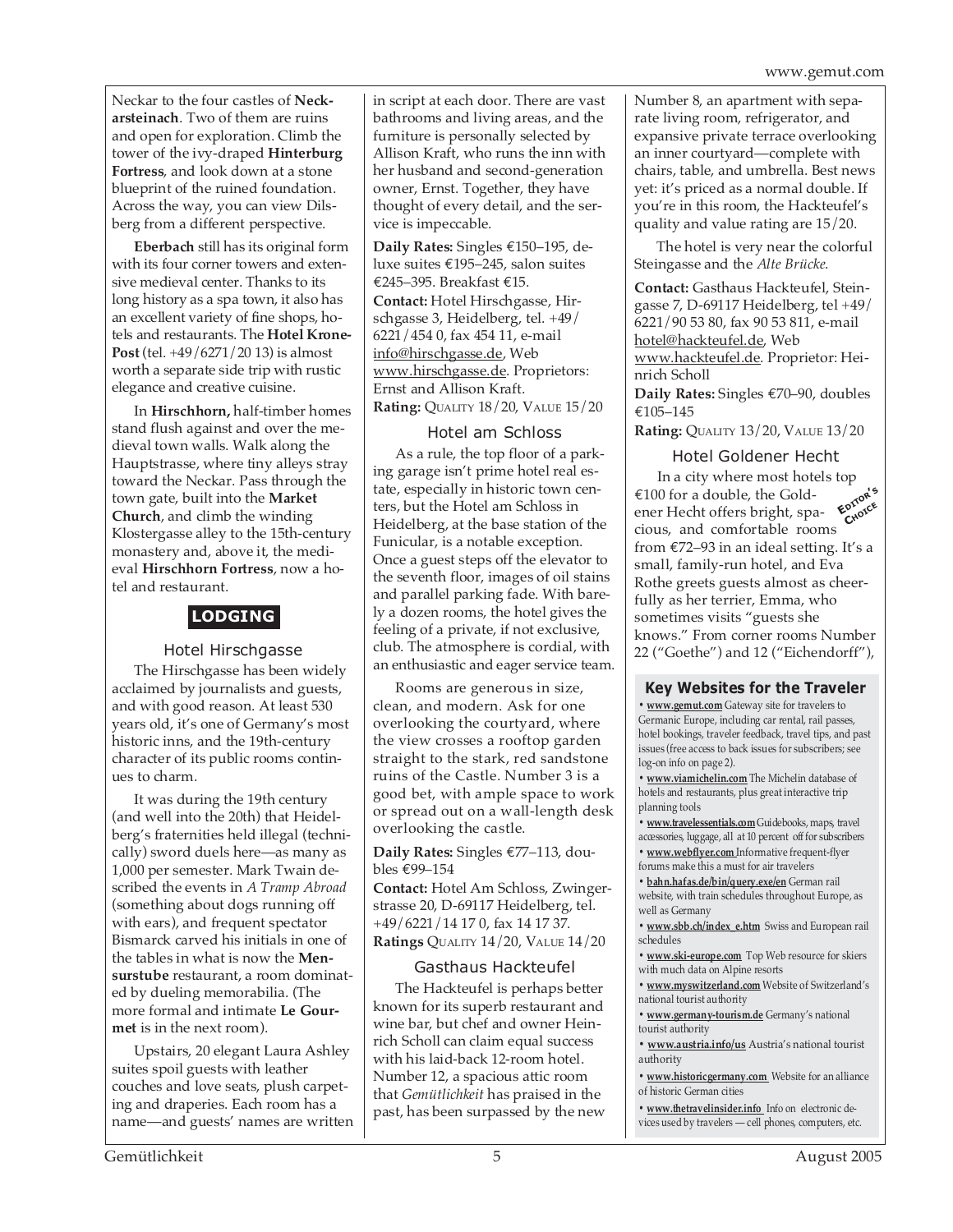the view is straight to the Neckar and to the Old Bridge just 50 paces away. Sit at the table in the corner with a glass of red wine, and watch Heidelberg life pass by just below.

**Contact:** Hotel Goldener Hecht, Steingasse 2, D-69117 Heidelberg, tel. +49/6221/16 60 25, fax 53 68 99, email hotel.goldener.hecht@tonline.de, Web www.hotel-goldenerhecht.de. Proprietor: Eva Rothe **Daily rates:** Singles €57–92, doubles €72–93. Breakfast €9.50. **Rating:** QUALITY 11/20, VALUE 14/20

#### Hotel Holländer Hof

Just across a small square from the Goldener Hecht, with similar river views, the 1745 Holländer Hof is slightly more upscale, with a more modern, international atmosphere than its neighbor. Its 39 rooms, spread across four upper floors, are spacious, bright, and well-appointed. Number 235 faces a quiet rear courtyard and has a spacious front room. Number 121 looks to the river and street. Splurge (about €20-30 extra per night) to enjoy the fourth-floor (no elevator access) junior suite (Number 452) with views to three sides, including the Neckar, *Altstadt*, and castle. The bed is framed by ancient timbers.

**Contact:** Hotel Holländer Hof, Neckarstaden 66, D-69117 Heidelberg, tel. +49/6221/60 50 0, fax 60 50 60, e-mail info@hollaenderhof.de, Web www.hollaender-hof.de

**Daily rates:** Singles €69–113, doubles €94–143, junior suite €124–165. Breakfast €11.

**Rating:** QUALITY 13/20, VALUE 13/20

#### Romantik-Hotel zum Ritter St. Georg

Originally built in 1592 as a Renaissance townhouse, the hotel's elaborate facade, gables, hewn stone, fluted columns, and ornately carved window blocks make it one of the most photographed buildings in Heidelberg. Its central location, service reputation, and historic setting make it a popular stop, although its many small rooms and high rates diminish the value.

**Contact:** Romantik-Hotel zum Ritter St. Georg, Hauptstrasse 178, D-69117

# **ASSAULT ON A FORTRESS (Well, sort of...)**

**A** post-World War II operation that for decades has been hushed-up can now be told thanks to the courageous investigative reporting of *Gemütlichkeit* '*s* publisher — aided somewhat by a few glasses of wine. Here's what we have learned:

Shortly after the war ended in Europe, reacting to rumors of arms stockpiled by Nazis who had eluded capture, the Allied command scheduled a coordinated raid on buildings all over Europe that were suspected of hiding weapons.That is why, 60 years ago last spring, a small detachment of men, led by a U. S. Army artillery captain, found themselves waiting in the chilly hour before the German dawn to launch an assault on one of Europe's most famous landmarks, the great Castle at Heidelberg.

Ahead of them, spread over the side of the hill above the river and the old university town, lay the imposing fortress. At the pre-arranged moment, precisely scheduled to coincide with similar actions throughout the country, the young officer would lead the charge. When the time came, the Americans moved forward. The castle's garrison took one look at the cold-eyed invaders and ran the other way. The

Heidelberg, tel. +49/6221/13 50, fax 13 52 30, e-mail info@ritterheidelberg.de, Web www.ritterheidelberg.de. **Daily rates:** Single €85–135, doubles €141–240.

**Rating:** QUALITY 14/20, VALUE 11/20

# **FOOD**

## Gasthof zum Roten Ochsen

**EDITOR'<sup>S</sup> CHOICE** The Red Ox Inn is quintessential Heidelberg: a 300-year-old student pub that attracts as many locals, students, and former students (some *very* former) as visitors, especially when the university is in session. Sixth-generation innkeeper Philipp Spengel keeps his family's 165 years of tradition alive from the 30 volumes of guest books since 1900 to the shelves of students' beer mugs used since 1850 to the assorted memorabilia covering the

fortress was taken without a shot. Mission accomplished. That the 'garrison' consisted of one frightened old man, the caretaker, is but a footnote to this historic military victory. Captain John Kenneth Bestor, son of a small-town Nebraska hardware store owner, would always be able to (in fact, does) tell how he led a successful assault on the great Castle at Heidelberg, one of the few times it has fallen to an invader in its 600-year history.

*A few years ago, Captain Bestor finished a long and distinguished career as a senior partner with one of the midwest's largest law firms, the only company he ever worked for.*

*His tour of duty was not always as easy as it was the morning of the Heidelberg Castle caper. In late stages of the war, when American armies were pushing through Germany, he was an airborne artillery observer who flew over battle zones. His tiny plane was once forced to set down overnight in a field in "no man's land," ahead of the advancing Allied forces and at the rear of the fleeing Germans. He didn't sleep much that night.*

*Virtually every year in the period 1969 to 1998, Mr. Bestor traveled to Germany, and sometimes visited Heidelberg Castle.*

*He is, if I say so myself, one of the greats of the "greatest generation."* —RHB

walls. Beyond excellent regional cuisine, the restaurant features piano music and sing-alongs that seem genuine—not forced or targeted at tourists.

Most entrée prices hover just over €10, with dishes like Swabian *Maultaschen* (like ravioli) with onions and bacon, venison ragout, sauerkraut platter with liver dumplings, pork *Schnitzel*, *Sauerbraten*, and boiled beef with horseradish and potatoes.

**Contact:** Zum Roten Ochsen, Hauptstrasse 217, D-69117 Heidelberg, tel: +49/6221/209 77, fax 16 43 83, e-mail info@roterochsen.de, Web www.roterachsen.de

**Rating:** QUALITY 15/20, VALUE 14/20

#### KulturBrauerei

Beer has been brewed for centuries in the buildings of the KulturBrauerei, and extensive renovation and con-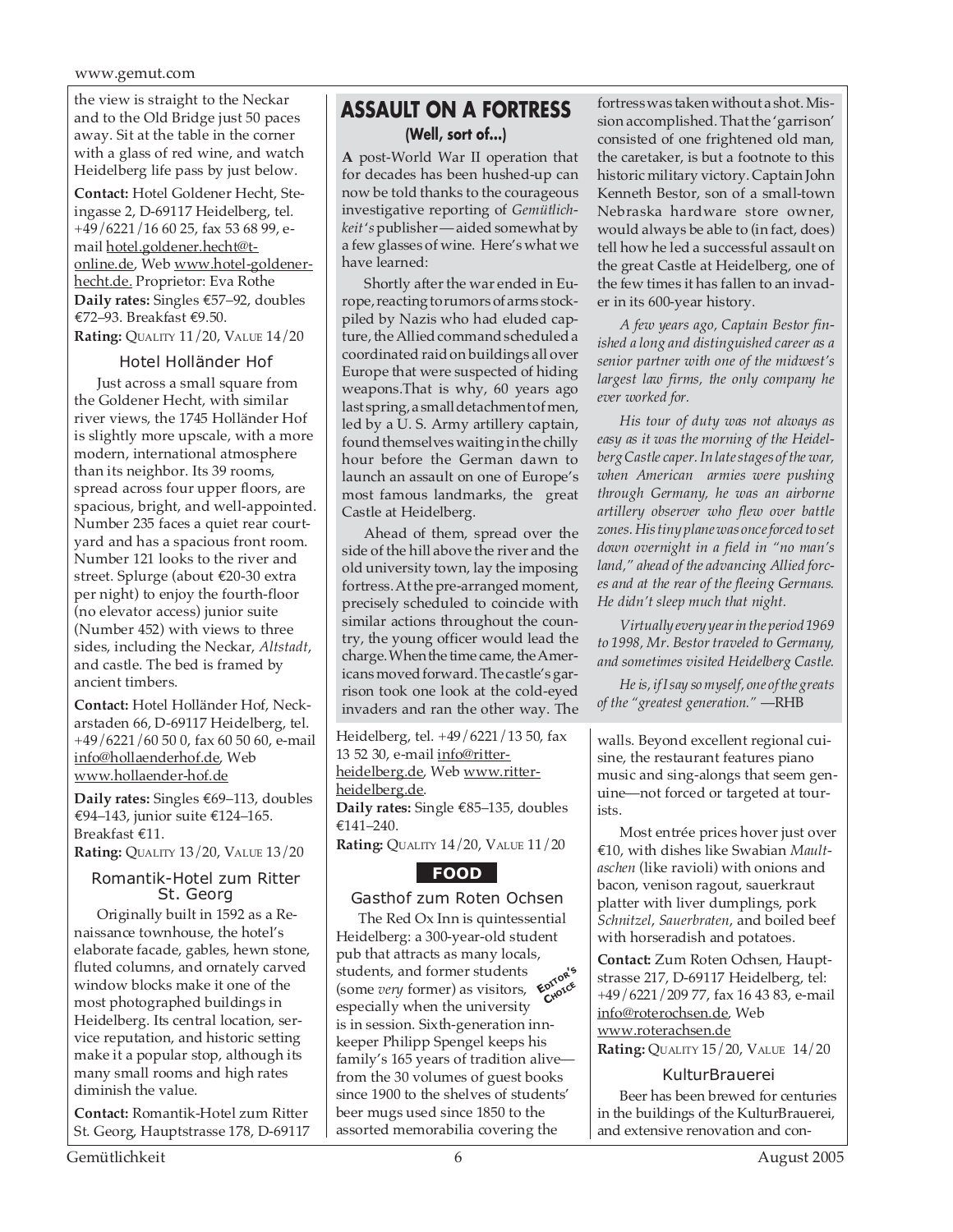struction have yielded one of Heidelberg's newest and most popular dining and drinking spots. With high ceilings and long wooden tables, the main restaurant has the fun sense of a beer hall (tables are shared during busy periods), but the warmth of Old Heidelberg pervades. The beer garden is a courtyard oasis.

The focus here is on regional fare: pork shoulder with sauerkraut and boiled potatoes, *Sauerbraten* with *Spätzle* and red cabbage, ox tail with noodles and carrots, and mushrooms with herb cream and bread dumplings. Portions are huge but not matched by prices, which average around €12–13. Service is just about perfect. After dinner, move downstairs to the jazz club—or upstairs into the modern, 21-room hotel. Beer is brewed on premises, and visitors can get an overview of the brewing process on request.

**Contact:** KulturBrauerei Hotel and Brewery, Leyergasse 6, D-69117 Heidelberg, tel. +49/6221/50 29 80, fax 50 29 879, e-mail kulturbrauerei.ag@t-online.de, Web

www.heidelberger-kulturbrauerei.de **Rating: QUALITY 14/20, VALUE 15/20** 

#### Gilberts Goldener Adler

Located across the Neckar in the quiet district of Handschuhsheim, Gilberts Goldener Adler offers a peaceful retreat from city life. The interior is rustic and delightful, but in good weather head for the outside garden. The setting feels more like a far-off country village than one of Germany's most visited cities.

Food is fresh—the produce comes from local farms and some of the game is shot by the owner. The menu is limited. People come primarily to drink, relax, and enjoy simple specialties, such as *Spätzle* with onions, *Maultaschen* stuffed with arugula, and *Flammkuchen* (like thin pizza) topped with a choice of toppings, including cream cheese, bacon, and onions or spinach, cheese, and garlic.

**Contact:** Gilberts Goldener Adler, Handschuhsheimer Landstrasse 96, D-69121 Heidelberg, tel. +49/6221/41 38 88

**Rating:** QUALITY 14/20, VALUE 16/20

#### *FURKA RAILROAD Continued from page 1*

15:35; depart Gletsch at 15:46 by postal bus; no stopover at Grimsel Pass; arrive Meiringen at 17:05. (July 8 to Sept. 3, Fridays and Saturdays only)

#### **Journey #3**

Depart Lucerne at 07:21; change trains in Göschenen; arrive Realp at 09:18; depart Realp at 09:50 by steam train; 20-minute stopover at Furka station; arrive Gletsch at 11:50; depart Gletsch at 12:25 or 14:45 by postal bus; arrive Oberwald at 12:40 or 15:00; depart Oberwald at 13:12 or 15:12 by train; change in Göschenen and Arth-Goldau; arrive Lucerne at 15:38 or 17:38. (July 22 to October 2, Friday–Sunday, and daily, July 11 to August 18)

## **Journey #4**

Departure in Meiringen at 11:00 by postal bus; no stopover on top of Grimsel Pass; arrive Gletsch at 12:19; depart Gletsch at 14:00 by steam train; 20-minute stopover at Furka station; arrive Realp at 15:45; departure in Realp at 16:32 by train; change trains in Göschenen; arrival in Lucerne at 18:38. (July 22 to October 2, Friday–Sunday, and daily, July 11 to August 18)

## **Journey #5**

Departure in Meiringen at 11:00 by postal bus; no stopover on top of Grimsel Pass; arrive Gletsch at 12:19; depart Gletsch at 14:00 by steam train; 20-minute stopover at Furka station; arrival in Realp at 15:45; departure in Realp at 16:18 by train; change trains in Brig, Spiez and Interlaken Ost; arrival in Meiringen at 20:45. (July 22 to October 2, Friday–Sunday, and daily, July 11 to August 18)

## **Journey #6**

Departure in Meiringen at 09:00 by postal bus; stopover of 30 minutes on top of Grimsel Pass; arrival in Gletsch at 10:44; departure from Gletsch at 11:00 by steam train; 20 minute stopover at Furka station;

arrival in Realp at 12:40; departure in Realp at 13:32 or 15:32 by train; change trains in Göschenen and Arth-Goldau; arrival in Lucerne at 15:38 or 17:38. (July 9 to September 4, Fridays and Saturdays only)

Check current timetables when planning your trip, as buses and the steam train may not run daily. The Swiss Pass is valid on postal busses, but on tourist lines like Grimsel Pass, a supplement of up to CHF 15 per person applies. The Swiss Pass is not valid on the Furka Cogwheel Steam Railroad.

Tickets can be purchased at the steam railroad stations in Realp and Gletsch. A one-way ticket is CHF 58.00 per person, CHF 93.00 per person roundtrip. Kids up to 16 years travel free of charge when accompanied by one parent.

Mr. Gretener strongly recommends a seat reservation on the postal bus over Grimsel Pass (tel. 0900 304 304, e-mail postautobeo@ post.ch) and on the Furka Cogwheel Steam Railroad.

For more information visit www.furka-bergstrecke.ch.  $\mathbf{M}$ 

# **Travel Notes**

■ **German Auto Tour**. If cars are your passion, or maybe you just feel the need to forge a closer bond to that fine piece of German engineering in your driveway, consider joining **Douglas deBoard** on a German Auto Tour (GAT). deBoard plans his tours around seasonal events, such as **Oktoberfest** and the F**rankfurt Auto Show**. A basic, five-day itinerary includes a VIP tour of the **Mercedes Benz** facilities in Untertürkheim and Sindelfingen. Sightseeing to the **Motor-Sport-Museum** in Sinsheim and the Black Forest is also included. Some travelers use the tour as a convenient excuse to drive their new car from the factory floor.

Tour group sizes range from 15 to 20 persons. The fee of \$2,950 includes all lodging, ground transportaion, hotels, and tips. Separate two-day